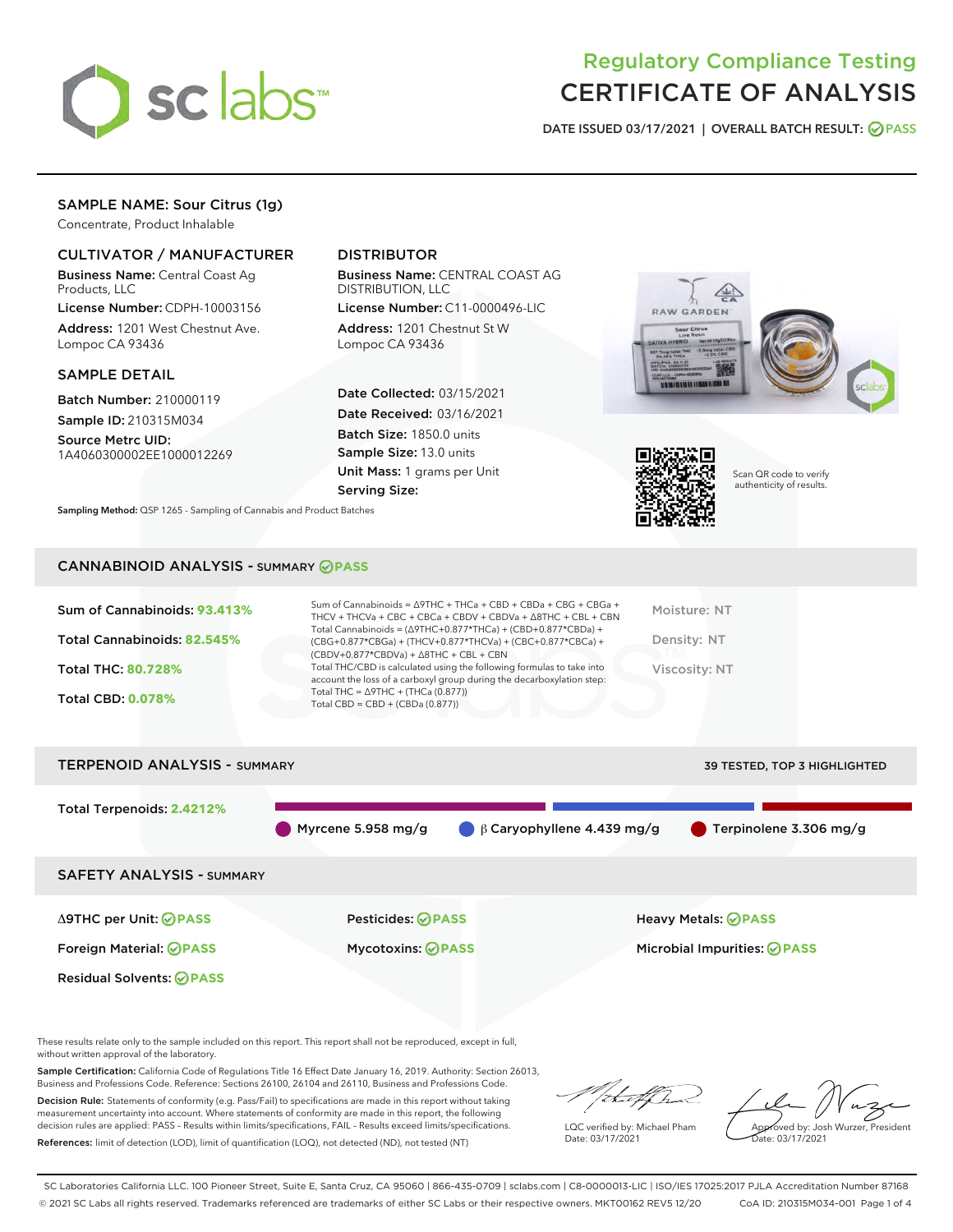



SOUR CITRUS (1G) | DATE ISSUED 03/17/2021 | OVERALL BATCH RESULT: @ PASS

## CANNABINOID TEST RESULTS - 03/16/2021 2 PASS

Tested by high-performance liquid chromatography with diode-array detection (HPLC-DAD). **Method:** QSP 1157 - Analysis of Cannabinoids by HPLC-DAD

#### TOTAL CANNABINOIDS: **82.545%**

Total Cannabinoids (Total THC) + (Total CBD) + (Total CBG) + (Total THCV) + (Total CBC) + (Total CBDV) + ∆8THC + CBL + CBN

TOTAL THC: **80.728%** Total THC (∆9THC+0.877\*THCa)

TOTAL CBD: **0.078%**

Total CBD (CBD+0.877\*CBDa)

TOTAL CBG: 1.03% Total CBG (CBG+0.877\*CBGa) TOTAL THCV: 0.304%

Total THCV (THCV+0.877\*THCVa)

TOTAL CBC: 0.405% Total CBC (CBC+0.877\*CBCa)

TOTAL CBDV: ND Total CBDV (CBDV+0.877\*CBDVa)

| <b>COMPOUND</b>  | LOD/LOQ<br>(mg/g)          | <b>MEASUREMENT</b><br><b>UNCERTAINTY</b><br>(mg/g) | <b>RESULT</b><br>(mg/g) | <b>RESULT</b><br>(%) |
|------------------|----------------------------|----------------------------------------------------|-------------------------|----------------------|
| <b>THCa</b>      | 0.05/0.14                  | ±22.233                                            | 865.09                  | 86.509               |
| <b>A9THC</b>     | 0.06 / 0.26                | ±1.672                                             | 48.60                   | 4.860                |
| <b>CBGa</b>      | 0.1 / 0.2                  | ±0.49                                              | 9.4                     | 0.94                 |
| <b>CBCa</b>      | 0.07 / 0.28                | ±0.226                                             | 4.62                    | 0.462                |
| <b>THCVa</b>     | 0.07/0.20                  | ±0.166                                             | 3.47                    | 0.347                |
| <b>CBG</b>       | 0.06/0.19                  | ±0.081                                             | 2.06                    | 0.206                |
| <b>CBDa</b>      | 0.02/0.19                  | ±0.026                                             | 0.89                    | 0.089                |
| $\triangle$ 8THC | 0.1/0.4                    | N/A                                                | <b>ND</b>               | <b>ND</b>            |
| <b>THCV</b>      | 0.1/0.2                    | N/A                                                | <b>ND</b>               | <b>ND</b>            |
| <b>CBD</b>       | 0.07/0.29                  | N/A                                                | <b>ND</b>               | <b>ND</b>            |
| <b>CBDV</b>      | 0.04 / 0.15                | N/A                                                | <b>ND</b>               | <b>ND</b>            |
| <b>CBDVa</b>     | 0.03/0.53                  | N/A                                                | <b>ND</b>               | <b>ND</b>            |
| <b>CBL</b>       | 0.06 / 0.24                | N/A                                                | <b>ND</b>               | <b>ND</b>            |
| <b>CBN</b>       | 0.1/0.3                    | N/A                                                | <b>ND</b>               | <b>ND</b>            |
| <b>CBC</b>       | 0.2 / 0.5                  | N/A                                                | <b>ND</b>               | <b>ND</b>            |
|                  | <b>SUM OF CANNABINOIDS</b> |                                                    | 934.13 mg/g             | 93.413%              |

#### **UNIT MASS: 1 grams per Unit**

| ∆9THC per Unit                         | 1120 per-package limit     | 48.60 mg/unit<br><b>PASS</b> |  |  |
|----------------------------------------|----------------------------|------------------------------|--|--|
| <b>Total THC per Unit</b>              |                            | 807.28 mg/unit               |  |  |
| <b>CBD per Unit</b>                    |                            | <b>ND</b>                    |  |  |
| <b>Total CBD per Unit</b>              |                            | $0.78$ mg/unit               |  |  |
| <b>Sum of Cannabinoids</b><br>per Unit |                            | 934.13 mg/unit               |  |  |
| <b>Total Cannabinoids</b><br>per Unit  |                            | 825.45 mg/unit               |  |  |
| <b>MOISTURE TEST RESULT</b>            | <b>DENSITY TEST RESULT</b> | <b>VISCOSITY TEST RESULT</b> |  |  |

Not Tested

**MOISTURE TEST RESULT**

Not Tested

Not Tested

## TERPENOID TEST RESULTS - 03/17/2021

Terpene analysis utilizing gas chromatography-flame ionization detection (GC-FID). **Method:** QSP 1192 - Analysis of Terpenoids by GC-FID

| <b>COMPOUND</b>         | LOD/LOQ<br>(mg/g)    | <b>MEASUREMENT</b><br><b>UNCERTAINTY</b><br>(mg/g) | <b>RESULT</b><br>(mg/g)                         | <b>RESULT</b><br>(%) |
|-------------------------|----------------------|----------------------------------------------------|-------------------------------------------------|----------------------|
| <b>Myrcene</b>          | 0.008 / 0.025        | ±0.0769                                            | 5.958                                           | 0.5958               |
| $\beta$ Caryophyllene   | 0.004 / 0.012        | ±0.1580                                            | 4.439                                           | 0.4439               |
| Terpinolene             | 0.008 / 0.026        | ±0.0678                                            | 3.306                                           | 0.3306               |
| Limonene                | 0.005 / 0.016        | ±0.0327                                            | 2.284                                           | 0.2284               |
| $\alpha$ Humulene       | 0.009 / 0.029        | ±0.0495                                            | 1.543                                           | 0.1543               |
| Guaiol                  | <i>0.009 / 0.030</i> | ±0.0576                                            | 1.220                                           | 0.1220               |
| $\alpha$ Bisabolol      | 0.008 / 0.026        | ±0.0467                                            | 0.874                                           | 0.0874               |
| Linalool                | 0.009 / 0.032        | ±0.0310                                            | 0.815                                           | 0.0815               |
| trans-ß-Farnesene       | 0.008 / 0.025        | ±0.0272                                            | 0.766                                           | 0.0766               |
| Ocimene                 | 0.011 / 0.038        | ±0.0225                                            | 0.702                                           | 0.0702               |
| Valencene               | 0.009 / 0.030        | ±0.0312                                            | 0.453                                           | 0.0453               |
| $\beta$ Pinene          | 0.004 / 0.014        | ±0.0047                                            | 0.405                                           | 0.0405               |
| <b>Terpineol</b>        | 0.016 / 0.055        | ±0.0213                                            | 0.347                                           | 0.0347               |
| $\alpha$ Pinene         | 0.005 / 0.017        | ±0.0023                                            | 0.273                                           | 0.0273               |
| Fenchol                 | 0.010 / 0.034        | ±0.0099                                            | 0.257                                           | 0.0257               |
| Caryophyllene<br>Oxide  | 0.010 / 0.033        | ±0.0050                                            | 0.109                                           | 0.0109               |
| $\alpha$ Terpinene      | 0.005 / 0.017        | ±0.0011                                            | 0.074                                           | 0.0074               |
| $\gamma$ Terpinene      | 0.006 / 0.018        | ±0.0013                                            | 0.073                                           | 0.0073               |
| <b>Borneol</b>          | 0.005 / 0.016        | ±0.0029                                            | 0.069                                           | 0.0069               |
| $\alpha$ Phellandrene   | 0.006 / 0.020        | ±0.0008                                            | 0.058                                           | 0.0058               |
| 3 Carene                | $0.005$ / $0.018$    | ±0.0008                                            | 0.053                                           | 0.0053               |
| Fenchone                | 0.009 / 0.028        | ±0.0011                                            | 0.038                                           | 0.0038               |
| Sabinene                | 0.004 / 0.014        | ±0.0004                                            | 0.032                                           | 0.0032               |
| Camphene                | 0.005 / 0.015        | ±0.0003                                            | 0.026                                           | 0.0026               |
| Citronellol             | 0.003 / 0.010        | ±0.0010                                            | 0.020                                           | 0.0020               |
| Eucalyptol              | 0.006 / 0.018        | ±0.0005                                            | 0.018                                           | 0.0018               |
| Sabinene Hydrate        | 0.006 / 0.022        | N/A                                                | <loq< th=""><th><loq< th=""></loq<></th></loq<> | <loq< th=""></loq<>  |
| Nerol                   | 0.003 / 0.011        | N/A                                                | <loq< th=""><th><loq< th=""></loq<></th></loq<> | <loq< th=""></loq<>  |
| p-Cymene                | 0.005 / 0.016        | N/A                                                | ND                                              | ND                   |
| (-)-Isopulegol          | 0.005 / 0.016        | N/A                                                | <b>ND</b>                                       | <b>ND</b>            |
| Camphor                 | 0.006 / 0.019        | N/A                                                | ND                                              | <b>ND</b>            |
| Isoborneol              | 0.004 / 0.012        | N/A                                                | ND                                              | ND                   |
| Menthol                 | 0.008 / 0.025        | N/A                                                | ND                                              | ND                   |
| R-(+)-Pulegone          | 0.003 / 0.011        | N/A                                                | ND                                              | ND                   |
| Geraniol                | 0.002 / 0.007        | N/A                                                | ND                                              | ND                   |
| <b>Geranyl Acetate</b>  | 0.004 / 0.014        | N/A                                                | ND                                              | ND                   |
| $\alpha$ Cedrene        | 0.005 / 0.016        | N/A                                                | ND                                              | ND                   |
| Nerolidol               | 0.009 / 0.028        | N/A                                                | ND                                              | ND                   |
| Cedrol                  | 0.008 / 0.027        | N/A                                                | ND                                              | ND                   |
| <b>TOTAL TERPENOIDS</b> |                      |                                                    | 24.212 mg/g                                     | 2.4212%              |

SC Laboratories California LLC. 100 Pioneer Street, Suite E, Santa Cruz, CA 95060 | 866-435-0709 | sclabs.com | C8-0000013-LIC | ISO/IES 17025:2017 PJLA Accreditation Number 87168 © 2021 SC Labs all rights reserved. Trademarks referenced are trademarks of either SC Labs or their respective owners. MKT00162 REV5 12/20 CoA ID: 210315M034-001 Page 2 of 4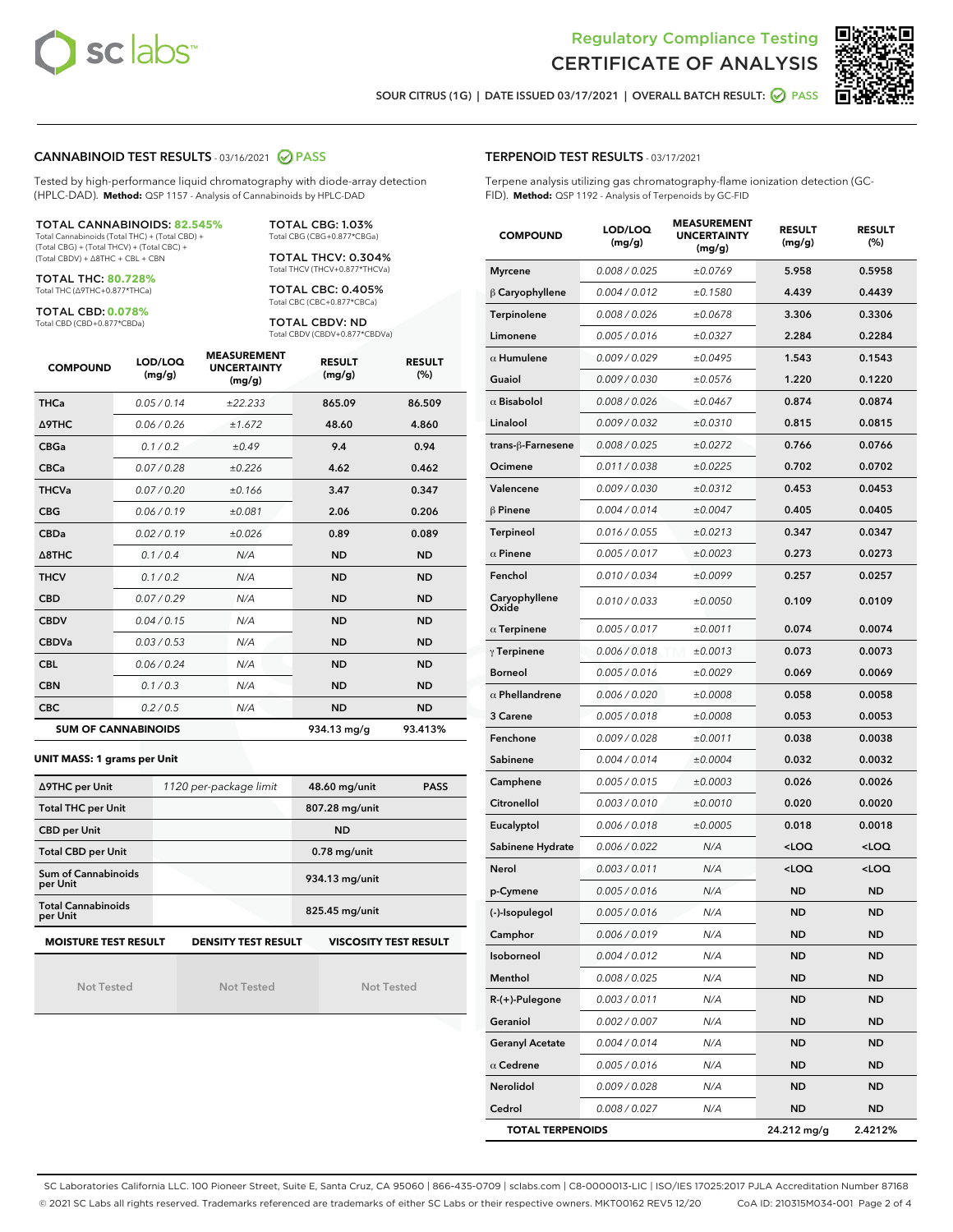



SOUR CITRUS (1G) | DATE ISSUED 03/17/2021 | OVERALL BATCH RESULT: ☑ PASS

## CATEGORY 1 PESTICIDE TEST RESULTS - 03/17/2021 2 PASS

Pesticide and plant growth regulator analysis utilizing high-performance liquid chromatography-mass spectrometry (HPLC-MS) or gas chromatography-mass spectrometry (GC-MS). \*GC-MS utilized where indicated. **Method:** QSP 1212 - Analysis of Pesticides and Mycotoxins by LC-MS or QSP 1213 - Analysis of Pesticides by GC-MS

| <b>COMPOUND</b>             | LOD/LOQ<br>$(\mu g/g)$ | <b>ACTION</b><br><b>LIMIT</b><br>$(\mu g/g)$ | <b>MEASUREMENT</b><br><b>UNCERTAINTY</b><br>$(\mu g/g)$ | <b>RESULT</b><br>$(\mu g/g)$ | <b>RESULT</b> |
|-----------------------------|------------------------|----------------------------------------------|---------------------------------------------------------|------------------------------|---------------|
| Aldicarb                    | 0.03 / 0.08            | $\geq$ LOD                                   | N/A                                                     | <b>ND</b>                    | <b>PASS</b>   |
| Carbofuran                  | 0.02/0.05              | $>$ LOD                                      | N/A                                                     | <b>ND</b>                    | <b>PASS</b>   |
| Chlordane*                  | 0.03 / 0.08            | $\ge$ LOD                                    | N/A                                                     | <b>ND</b>                    | <b>PASS</b>   |
| Chlorfenapyr*               | 0.03/0.10              | $\ge$ LOD                                    | N/A                                                     | <b>ND</b>                    | <b>PASS</b>   |
| Chlorpyrifos                | 0.02/0.06              | $>$ LOD                                      | N/A                                                     | <b>ND</b>                    | <b>PASS</b>   |
| Coumaphos                   | 0.02 / 0.07            | $>$ LOD                                      | N/A                                                     | <b>ND</b>                    | <b>PASS</b>   |
| Daminozide                  | 0.02 / 0.07            | $\ge$ LOD                                    | N/A                                                     | <b>ND</b>                    | <b>PASS</b>   |
| <b>DDVP</b><br>(Dichlorvos) | 0.03/0.09              | $\ge$ LOD                                    | N/A                                                     | <b>ND</b>                    | <b>PASS</b>   |
| <b>Dimethoate</b>           | 0.03 / 0.08            | $\ge$ LOD                                    | N/A                                                     | <b>ND</b>                    | <b>PASS</b>   |
| Ethoprop(hos)               | 0.03/0.10              | $>$ LOD                                      | N/A                                                     | <b>ND</b>                    | <b>PASS</b>   |
| Etofenprox                  | 0.02 / 0.06            | $\ge$ LOD                                    | N/A                                                     | <b>ND</b>                    | <b>PASS</b>   |
| Fenoxycarb                  | 0.03 / 0.08            | $\ge$ LOD                                    | N/A                                                     | <b>ND</b>                    | <b>PASS</b>   |
| Fipronil                    | 0.03 / 0.08            | $\ge$ LOD                                    | N/A                                                     | <b>ND</b>                    | <b>PASS</b>   |
| Imazalil                    | 0.02 / 0.06            | $\ge$ LOD                                    | N/A                                                     | <b>ND</b>                    | <b>PASS</b>   |
| Methiocarb                  | 0.02 / 0.07            | $\ge$ LOD                                    | N/A                                                     | <b>ND</b>                    | <b>PASS</b>   |
| Methyl<br>parathion         | 0.03/0.10              | $>$ LOD                                      | N/A                                                     | <b>ND</b>                    | <b>PASS</b>   |
| <b>Mevinphos</b>            | 0.03/0.09              | $>$ LOD                                      | N/A                                                     | <b>ND</b>                    | <b>PASS</b>   |
| Paclobutrazol               | 0.02 / 0.05            | $\geq$ LOD                                   | N/A                                                     | <b>ND</b>                    | <b>PASS</b>   |
| Propoxur                    | 0.03/0.09              | $>$ LOD                                      | N/A                                                     | <b>ND</b>                    | <b>PASS</b>   |
| Spiroxamine                 | 0.03 / 0.08            | $\ge$ LOD                                    | N/A                                                     | <b>ND</b>                    | <b>PASS</b>   |
| <b>Thiacloprid</b>          | 0.03/0.10              | $\ge$ LOD                                    | N/A                                                     | <b>ND</b>                    | <b>PASS</b>   |

## CATEGORY 2 PESTICIDE TEST RESULTS - 03/17/2021 @ PASS

| <b>COMPOUND</b>   | LOD/LOQ<br>$(\mu g/g)$ | <b>ACTION</b><br><b>LIMIT</b><br>$(\mu g/g)$ | <b>MEASUREMENT</b><br><b>UNCERTAINTY</b><br>$(\mu g/g)$ | <b>RESULT</b><br>$(\mu g/g)$ | <b>RESULT</b> |
|-------------------|------------------------|----------------------------------------------|---------------------------------------------------------|------------------------------|---------------|
| Abamectin         | 0.03/0.10              | 0.1                                          | N/A                                                     | <b>ND</b>                    | <b>PASS</b>   |
| Acephate          | 0.02/0.07              | 0.1                                          | N/A                                                     | <b>ND</b>                    | <b>PASS</b>   |
| Acequinocyl       | 0.02/0.07              | 0.1                                          | N/A                                                     | <b>ND</b>                    | <b>PASS</b>   |
| Acetamiprid       | 0.02/0.05              | 0.1                                          | N/A                                                     | <b>ND</b>                    | <b>PASS</b>   |
| Azoxystrobin      | 0.02/0.07              | 0.1                                          | N/A                                                     | <b>ND</b>                    | <b>PASS</b>   |
| <b>Bifenazate</b> | 0.01/0.04              | 0.1                                          | N/A                                                     | <b>ND</b>                    | <b>PASS</b>   |
| <b>Bifenthrin</b> | 0.02/0.05              | 3                                            | N/A                                                     | <b>ND</b>                    | <b>PASS</b>   |
| <b>Boscalid</b>   | 0.03/0.09              | 0.1                                          | N/A                                                     | <b>ND</b>                    | <b>PASS</b>   |

| <b>CATEGORY 2 PESTICIDE TEST RESULTS</b> - 03/17/2021 continued |
|-----------------------------------------------------------------|
|-----------------------------------------------------------------|

| <b>COMPOUND</b>               | LOD/LOQ<br>$(\mu g/g)$ | <b>ACTION</b><br>LIMIT<br>$(\mu g/g)$ | <b>MEASUREMENT</b><br><b>UNCERTAINTY</b><br>(µg/g) | <b>RESULT</b><br>(µg/g) | <b>RESULT</b> |
|-------------------------------|------------------------|---------------------------------------|----------------------------------------------------|-------------------------|---------------|
| Captan                        | 0.19/0.57              | 0.7                                   | N/A                                                | <b>ND</b>               | <b>PASS</b>   |
| Carbaryl                      | 0.02 / 0.06            | 0.5                                   | N/A                                                | ND                      | <b>PASS</b>   |
| Chlorantranilip-<br>role      | 0.04/0.12              | 10                                    | N/A                                                | ND                      | <b>PASS</b>   |
| Clofentezine                  | 0.03 / 0.09            | 0.1                                   | N/A                                                | ND                      | <b>PASS</b>   |
| Cyfluthrin                    | 0.12 / 0.38            | 2                                     | N/A                                                | ND                      | <b>PASS</b>   |
| Cypermethrin                  | 0.11 / 0.32            | 1                                     | N/A                                                | ND                      | <b>PASS</b>   |
| <b>Diazinon</b>               | 0.02 / 0.05            | 0.1                                   | N/A                                                | ND                      | <b>PASS</b>   |
| Dimethomorph                  | 0.03 / 0.09            | 2                                     | N/A                                                | ND                      | <b>PASS</b>   |
| Etoxazole                     | 0.02 / 0.06            | 0.1                                   | N/A                                                | ND                      | <b>PASS</b>   |
| Fenhexamid                    | 0.03 / 0.09            | 0.1                                   | N/A                                                | ND                      | <b>PASS</b>   |
| Fenpyroximate                 | 0.02 / 0.06            | 0.1                                   | N/A                                                | ND                      | <b>PASS</b>   |
| <b>Flonicamid</b>             | 0.03 / 0.10            | 0.1                                   | N/A                                                | ND                      | <b>PASS</b>   |
| Fludioxonil                   | 0.03/0.10              | 0.1                                   | N/A                                                | ND                      | <b>PASS</b>   |
| Hexythiazox                   | 0.02 / 0.07            | 0.1                                   | N/A                                                | ND                      | <b>PASS</b>   |
| Imidacloprid                  | 0.04/0.11              | 5                                     | N/A                                                | ND                      | <b>PASS</b>   |
| Kresoxim-methyl               | 0.02 / 0.07            | 0.1                                   | N/A                                                | ND                      | <b>PASS</b>   |
| <b>Malathion</b>              | 0.03 / 0.09            | 0.5                                   | N/A                                                | ND                      | <b>PASS</b>   |
| Metalaxyl                     | 0.02 / 0.07            | 2                                     | N/A                                                | ND                      | <b>PASS</b>   |
| Methomyl                      | 0.03 / 0.10            | 1                                     | N/A                                                | ND                      | <b>PASS</b>   |
| Myclobutanil                  | 0.03 / 0.09            | 0.1                                   | N/A                                                | ND                      | <b>PASS</b>   |
| <b>Naled</b>                  | 0.02 / 0.07            | 0.1                                   | N/A                                                | ND                      | <b>PASS</b>   |
| Oxamyl                        | 0.04 / 0.11            | 0.5                                   | N/A                                                | ND                      | <b>PASS</b>   |
| Pentachloronitro-<br>benzene* | 0.03 / 0.09            | 0.1                                   | N/A                                                | ND                      | <b>PASS</b>   |
| Permethrin                    | 0.04 / 0.12            | 0.5                                   | N/A                                                | ND                      | <b>PASS</b>   |
| Phosmet                       | 0.03 / 0.10            | 0.1                                   | N/A                                                | ND                      | <b>PASS</b>   |
| Piperonylbu-<br>toxide        | 0.02 / 0.07            | 3                                     | N/A                                                | ND                      | <b>PASS</b>   |
| Prallethrin                   | 0.03 / 0.08            | 0.1                                   | N/A                                                | ND                      | <b>PASS</b>   |
| Propiconazole                 | 0.02 / 0.07            | 0.1                                   | N/A                                                | ND                      | <b>PASS</b>   |
| Pyrethrins                    | 0.04 / 0.12            | 0.5                                   | N/A                                                | ND                      | PASS          |
| Pyridaben                     | 0.02 / 0.07            | 0.1                                   | N/A                                                | ND                      | <b>PASS</b>   |
| Spinetoram                    | 0.02 / 0.07            | 0.1                                   | N/A                                                | <b>ND</b>               | <b>PASS</b>   |
| Spinosad                      | 0.02 / 0.07            | 0.1                                   | N/A                                                | ND                      | <b>PASS</b>   |
| Spiromesifen                  | 0.02 / 0.05            | 0.1                                   | N/A                                                | ND                      | <b>PASS</b>   |
| Spirotetramat                 | 0.02 / 0.06            | 0.1                                   | N/A                                                | ND                      | <b>PASS</b>   |
| Tebuconazole                  | 0.02 / 0.07            | 0.1                                   | N/A                                                | ND                      | <b>PASS</b>   |
| Thiamethoxam                  | 0.03 / 0.10            | 5                                     | N/A                                                | ND                      | <b>PASS</b>   |
| Trifloxystrobin               | 0.03 / 0.08            | 0.1                                   | N/A                                                | ND                      | <b>PASS</b>   |

SC Laboratories California LLC. 100 Pioneer Street, Suite E, Santa Cruz, CA 95060 | 866-435-0709 | sclabs.com | C8-0000013-LIC | ISO/IES 17025:2017 PJLA Accreditation Number 87168 © 2021 SC Labs all rights reserved. Trademarks referenced are trademarks of either SC Labs or their respective owners. MKT00162 REV5 12/20 CoA ID: 210315M034-001 Page 3 of 4